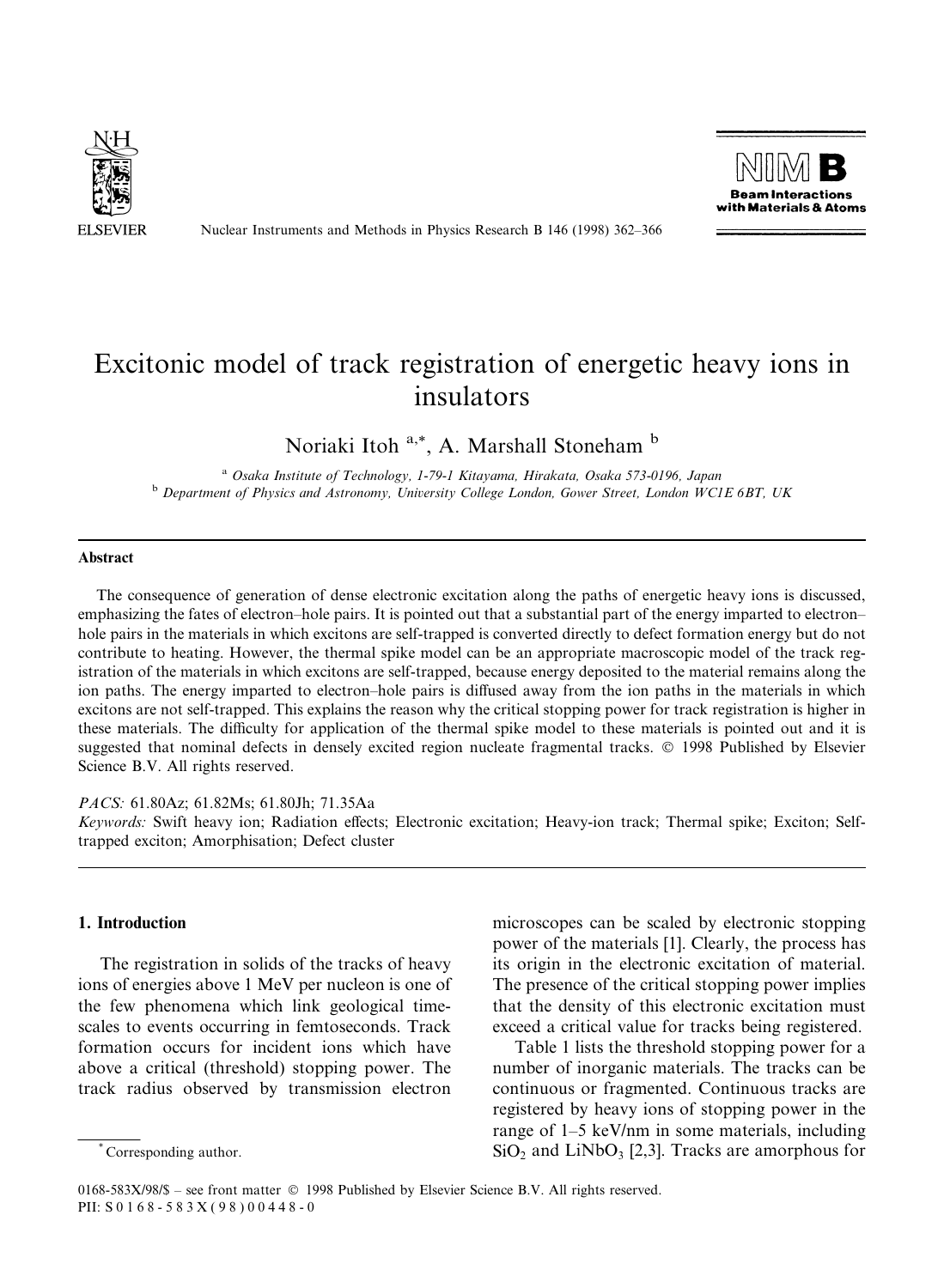$N.$  Itoh,  $A.$   $M.$  Stoneham / Nucl. Instr. and Meth. in Phys. Res. B 146 (1998) 362-366 363

Table 1 The threshold stopping power for track registration and defect formation in materials

| Material           | Threshold stopping power<br>(keV/nm) | Ref.              |
|--------------------|--------------------------------------|-------------------|
| SiO <sub>2</sub>   | $\mathfrak{D}$                       | [2]               |
| mica               | 5                                    | [1]               |
| LiNbO <sub>3</sub> |                                      | $\lceil 3 \rceil$ |
| $Y_3Fe_5O_{12}$    | 4                                    | [1]               |
| $Al_2O_3$          | 21                                   | [6]               |
| MgO                | 20                                   | [7]               |
| Bi                 | 31                                   | [8]               |
| Si                 |                                      | [9]               |

these materials. For alkali halides, the threshold stopping power has not been obtained with the same accuracy as for the materials listed in Table 1. Heavy ions of stopping power of about 10 keV/nm creates tracks in LiF, detected by chemical etching and small angle X-ray scattering. Tracks are even larger than that for  $SiO<sub>2</sub>$  [4,5]. However, in some insulators, such as  $MgO$  and  $Al<sub>2</sub>O<sub>3</sub>$ , the threshold critical stopping power is much higher, in the range of 20 keV/nm, and the tracks formed by ions near the critical stopping power are fragmented [6,7]. Even higher critical stopping powers are needed for track registration of high-temperature oxide superconductors [1], metals [8] and semiconductors [9]. Track registration depends strongly on the properties of the materials.

The mechanism of track registration is still controversial. Fleischer et al. [10] first suggested that the cause of track registration is dielectric breakdown due to electric field induced between electrons ejected from an ion path and positive ions left after ionization. An alternative model, the thermal spike mechanism, assumes that the portion of solids that exceeds the melting point is amorphised or damaged. The thermal spike appears to be able to explain the dependence of track radius on stopping power for those insulators for which the critical stopping powers are in the range of  $1-5$  keV/nm [3], and also for metals [8]. In the thermal spike model, it is assumed that all energy imparted to electronic excitation is transferred to phonon energies within 0.1 ps.

Both these models are incomplete. It is not clear just what "breakdown" means in terms of basic

atomic processes, and so the character of the damage cannot be predicted. Nor is it clear just how the electronic excitation energy is transformed into thermal energy for the thermal spike to be effective. The energy of the incident ions is first imparted to some class of electronic excitation and only subsequently becomes ionic motion. It is important to trace the conversion of energy from electronic to lattice. We believe that both processes should recognise the potential self-trapping of excitons [11] in the track-forming materials, whether as the energy localisation process causing damage (as in the breakdown model [12]) or as the route by which electronic energy is transformed into heat within 1 ps. Indeed, the process of exciton selftrapping gives a further possible description of track registration, and one which can be regarded as including the other two descriptions [13,14].

The purpose of the present paper is to examine the consequences of electronic excitation along the paths of energetic heavy ions in insulators. We emphasise that the consequences of the generation of excitons and electron-hole pairs at high densities must be taken into account. We believe that the differences in the critical stopping power in the insulators, described above, can be explained in terms of the strength of exciton-phonon coupling. Self-trapping of a dense cluster of excitons (with a local density close to the molecular density, i.e. one exciton for almost every molecular unit) induces either amorphisation or heavy damage. Although the thermal spike model appears to be an appropriate macroscopic description of the phenomena for insulators in which excitons are self-trapped as well, and although it appears to work for metals as well, the model appears to be oversimplified. Closer examination of the consequences of the formation of exciton clusters is needed.

# 2. Excitation along the ion path

The primary interaction of energetic heavy ions with non-metals excite electrons from the valence band and core bands, producing energetic electrons, called  $\delta$  rays. The  $\delta$  rays cause further excitations of the same nature, and also interact with phonons. Electronic excitation by  $\delta$  rays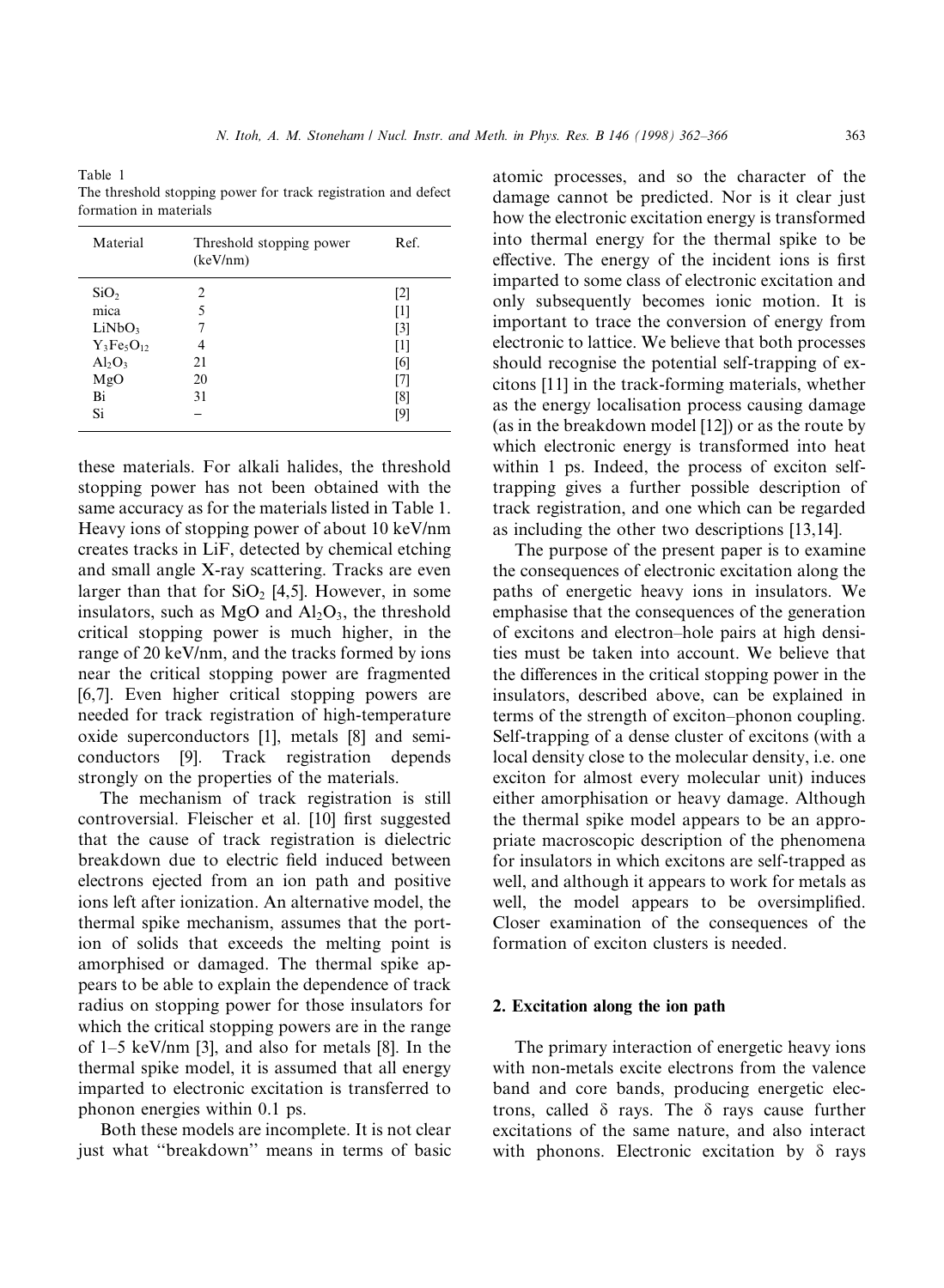continued for a time of order 10 fs, so long as their energy is higher than the band-gap energy. Since the excitation cross section is inversely proportional to the excitation energy, the number of core holes will be less than the number of holes in the valence band. Furthermore, the core holes are filled with electrons from the valence bands, emitting Auger electrons, within about 10 fs. Therefore, in about 10 fs after the incidence of an energetic heavy ion, the energy is imparted to the creation of energetic holes in the valence bands and energetic electrons in the conduction band, and these have low energies, and are incapable of further ionisation. Since the ranges of  $\delta$  rays are short, the energy deposition is confined within a short distance along an ion path. Thus, dense electron-hole pairs are generated along an ion path, accompanied by heating. Given the high density of electron±hole pairs, they should convert to excitons in a short time, forming an exciton cluster [15].

The number of electron–hole pairs created by ionising radiation at low excitation densities is estimated to be  $E/W$ , where W is a parameter 2–3 times the band-gap energy  $E_G$  [16]. Thus, from a half to 2/3 of the input energy is converted to phonons: it consists of the energy  $(*E*<sub>G</sub>)$  possessed by the electrons and holes decelerated to an energy below the band-gap energy after a series of ionising collisions, and the energy imparted to phonons directly from energetic  $\delta$  rays. The extremely high density of excitation along ion paths may alter the cross section of  $\delta$  rays, as described later, but the pictures described above will be maintained along the densely excited part of the ion path.

The range of  $\delta$  rays can be evaluated using formulae developed by Katz et al. [17]. These formulae give the density of electron-hole pairs in ion tracks in  $SiO<sub>2</sub>$ , for which track radii have been evaluated by transmission electron microscopes [3]. It is found that the average concentration of excitons in the track is approximately 0.8 of the molecular density of the material [14]. This relation holds over the range of stopping power from the critical stopping power 3 to 20 keV/nm. Since the range of  $\delta$  rays does not depend strongly on material, we can presume that the density of excitation per molecule in solids become almost unity at a stopping power of  $\sim$ 5 keV/nm.

## 3. Relaxation of densely excited tracks

The fates of the excitons in the exciton cluster are threefold [18,19]: Auger recombination, diffusion from the ion path, and lattice deformation (damage or heating) due to the self-trapping process of the excitons. The first (Auger) process converts the energy possessed by electron-hole pairs to heat; the second (diffusion) process takes energy away from the path. The last process, which occurs only in material in which excitons can self-trap, converts the energy of electron-hole pairs to lattice deformation. The deformation can involve defect production; it may also involve large thermal vibrations.

In materials with weak exciton-phonon interaction, as is well documented in Si and Ge, the excitons at low temperatures form exciton molecules and exciton droplets, in which excitons are separated typically by the exciton Bohr orbital. At high temperatures, because of low binding energy between excitons, they undergo diffusion separately. In any case, in the weakly coupled materials for which excitons are not self-trapped, the excitons diffuse away from the ion paths, and either interact with defects or are annihilated by radiative recombination. Diffusion takes at least 1/3 of the electronic energy away from the ion paths.

In materials in which excitons are self-trapped, lattice relaxation competes with diffusion and with Auger transitions. According to the measurements of the lifetime of free electrons in  $SiO<sub>2</sub>$  [20], selftrapping of an isolated exciton takes place 160 fs after excitation. The self-trapping time may be shorter for dense excitons because of their interaction. The diffusivity of excitons has not been measured, but it is governed by diffusivity of holes, which is too small to be measured. Suppose that the diffusivity of excitons is of the order of  $1 \text{ cm}^2/\text{s}$ . The time constant for a jump over a molecular unit is then of the order of 10 fs, so that the motion of excitons before self-trapping is extremely limited.

Auger recombination of excitons in an exciton cluster can be regarded as a resonant energy transfer from recombination luminescence of an exciton to electron-excitation of a neighbouring exciton. Following Dexter [21], we estimate that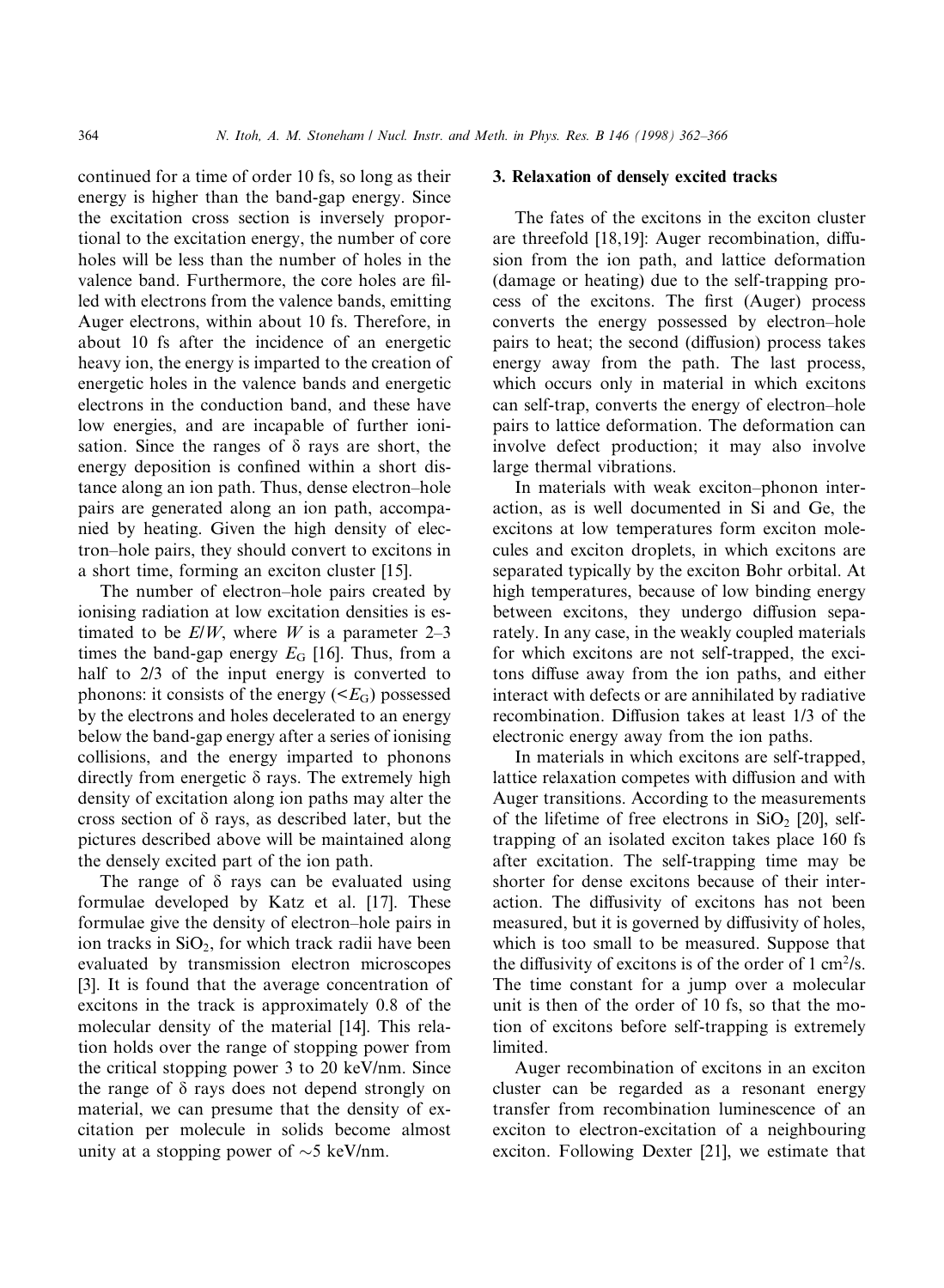the resonance energy transfer from a molecule in solid to a neighbouring molecule of  $SiO<sub>2</sub>$  requires more than 100 fs. Thus, it appears that the cluster of excitons will relax before other two competing processes (Auger and diffusion) can be effective. A highly distorted region should form along the path. It is likely that almost all input energy to electronic excitation will be localised along the ion path, as either the defect formation energy or thermal energy, if excitons are self-trapped. Clearly, the self-trapping of excitons can influence the critical threshold.

Self-trapping of an isolated exciton involves local rearrangement of bonding and accompanied by a large lattice distortion [22]. The relaxation of a cluster of excitons is somewhat similar to a hot zone in collision cascades; every atom in the lattice is highly displaced, and there is an electronic excited state [23]. Electronic excitation will clearly affect the interatomic bonding, and amorphisation is an obvious possible consequence of the relaxation of such an exciton cluster. This is especially so in materials such as  $SiO<sub>2</sub>$ , which are easily amorphised; in alkali halides, which are not easily amorphised, the formation of a defect cluster is expected. We note that excitons are self-trapped in all materials of which the critical stopping power is  $1-5$  keV/nm. Thus, our arguments seem to be valid for all materials in Table 1, of which the critical stopping power lies near 5 keV/nm. In view of a large volume change due to formation of selftrapping of excitons [24], our model explains also experimental observation of swelling accompanied with track formation [25].

The relaxation of a cluster of excitons, whether it leads to defect clusters or to amorphisation, is accompanied by heating. The thermal spike calculation indicates that the temperature reaches a maximum about 10 ps after the passage of ions and then starts to fall afterwards. Furthermore, the energy used for amorphisation or formation of defect clusters directly from exciton clusters does not contribute to temperature rise therefore, the thermal spike model appears to overestimate the temperature rise. A further problem for the thermal spike model is that the range of  $\delta$  rays increases as the density of excitons approaches the molecular density, since the ionisation cross sec-

tion is inversely proportional to the excitation energy. Thus, the local density of energy near the ion path cannot increase in proportion to the stopping power, even though a Gaussian form of energy deposition is assumed in the thermal spike model. However, these difficulties are avoided within an exciton self-trapping description. Qualitatively, the essential feature of the thermal spike model is energy input along ion path, and this feature can be retained. Apart from a certain unknown parameter, such a thermal model may be able to predict qualitatively some of the features of track registration, such as the track radii, even in the case where heating is not the direct cause of track registration. The same key qualitative features can be explained equally if we use a mechanism based on the relaxation of excitons.

In materials in which excitons are not selftrapped, the critical stopping power is higher by a factor of 4–8. Since there is no source of localisation of electron-hole pairs, at least 1/3 of the energy will diffuse away from the ion path. It may be argued that 2/3 of the input energy at the stopping power of 20 keV/nm is sufficient to cause melting. However, the density of excitation along the path is again almost equal to the molecular density for a stopping power of 5 keV/nm. It follows that, for 20 keV/nm, the range of  $\delta$  rays is much longer. Again there is a problem of the overestimation of the energy input along the path of heavy ions. Alternatively, the localisation of electron-hole pairs can occur at defect sites, resulting in formation of local exciton clusters, which can be converted to a highly distorted region. Since the exciton density is of the order of molecular density, the formation of such local defect cluster in a cluster of excitons can be regarded as nucleating defect clusters or amorphisation. This model can explain why the tracks are fragmented in these materials.

# 4. Conclusion

The occurrence of the self-trapping of excitons influences the critical stopping power for track registration in insulators. Those materials in which excitons are self-trapped have critical stopping powers near  $3-5$  keV/nm, those in which excitons